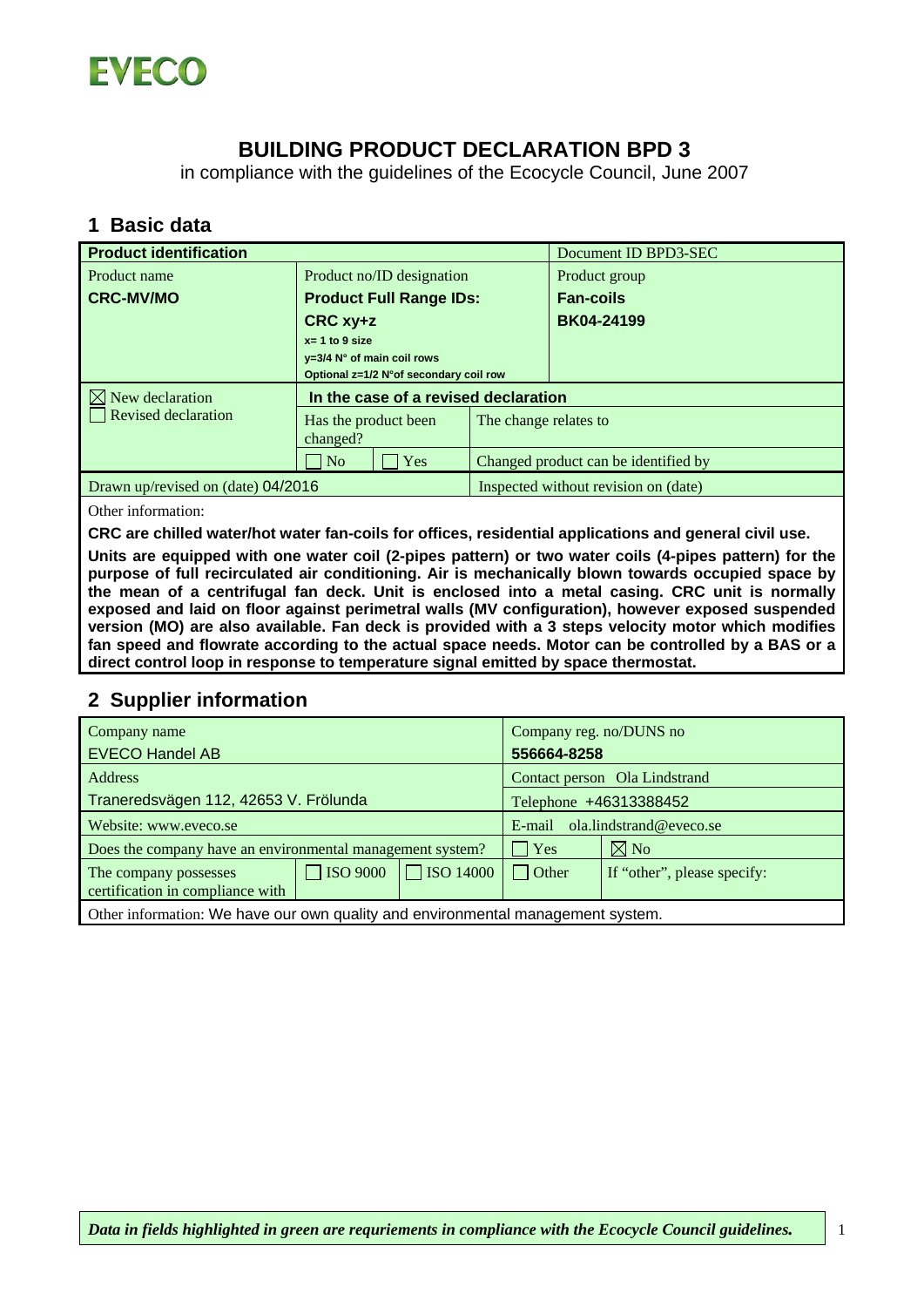### **3 Product information**

|                                                                                                                                    | Country of final manufacture<br>If country cannot be stated, please state why<br><b>Italy</b> |                       |                |                           |                          |                |
|------------------------------------------------------------------------------------------------------------------------------------|-----------------------------------------------------------------------------------------------|-----------------------|----------------|---------------------------|--------------------------|----------------|
| Area of use                                                                                                                        |                                                                                               |                       |                |                           |                          |                |
|                                                                                                                                    | Air conditioning of offices, residential and general civil use                                |                       |                |                           |                          |                |
| Is there a Safety Data Sheet for this product?                                                                                     |                                                                                               |                       |                | Not relevant              | $\boxtimes$ Yes          | $ $ No         |
|                                                                                                                                    | In accordance with the regulations of the Swedish                                             | <b>Classification</b> |                |                           | $\boxtimes$ Not relevant |                |
| Chemicals Agency, please state:                                                                                                    |                                                                                               | Labelling             |                |                           |                          |                |
| Is the product registered in BASTA?                                                                                                |                                                                                               |                       |                |                           | Yes                      | $\boxtimes$ No |
| Has the product been<br>eco-labelled?                                                                                              | Criteria not found<br>IXL                                                                     | Yes                   | N <sub>0</sub> | If "yes", please specify: |                          |                |
| $\boxtimes$ No<br>Yes<br>Is there a Type III environmental declaration for the product?                                            |                                                                                               |                       |                |                           |                          |                |
| Other information: In relation to Safety Data Sheet, please see the enclosed Installation and Use and<br><b>Maintenance Manual</b> |                                                                                               |                       |                |                           |                          |                |
|                                                                                                                                    | Fan-coils are Compliant to applicable UE Directives (see References)                          |                       |                |                           |                          |                |

#### **4 Contents**

| At the time of delivery, the product comprises the following parts/components, with the chemical composition stated: |                                         |             |                                       |                       |         |  |  |
|----------------------------------------------------------------------------------------------------------------------|-----------------------------------------|-------------|---------------------------------------|-----------------------|---------|--|--|
| <b>Constituent</b><br>materials/<br>components                                                                       | <b>Constituent</b><br>substances        | Weight<br>% | <b>EC no/CAS number</b><br>(or alloy) | <b>Classification</b> | Comment |  |  |
| <b>CASING</b>                                                                                                        | <b>ABS</b>                              | 3%          | 9003-56-9                             |                       |         |  |  |
|                                                                                                                      | <b>Carbon Steel</b>                     | $<1\%$      | 68467-81-2                            |                       |         |  |  |
|                                                                                                                      | <b>Galvanized</b><br><b>Steel</b>       | 26%         | UNI EN 10327-DX51D+Z200               |                       |         |  |  |
|                                                                                                                      | <b>Plastic PVC</b><br>coated Steel      | 27%         | <b>UNI EN 10346-DX51D</b>             |                       |         |  |  |
|                                                                                                                      | <b>Polyammide</b><br><b>PA6 GF15</b>    | $<1\%$      | 63428-83-1                            |                       |         |  |  |
|                                                                                                                      | Polypropilene                           | $<1\%$      | 9003-07-0                             |                       |         |  |  |
|                                                                                                                      | <b>Polythene</b>                        | $< 1\%$     | 9002-88-4                             |                       |         |  |  |
|                                                                                                                      | <b>Polyuretane</b><br><b>Open Cells</b> | $< 1\%$     | 9009-54-5                             |                       |         |  |  |
| <b>COILS</b>                                                                                                         | <b>ABS</b>                              | 5%          | 9003-56-9                             |                       |         |  |  |
|                                                                                                                      | <b>Aluminized</b><br><b>Steel</b>       | $< 1\%$     | UNI EN 10327 DX51D+AS120              |                       |         |  |  |
|                                                                                                                      | <b>Aluminum</b>                         | 2%          | 7429-90-5                             |                       |         |  |  |
|                                                                                                                      | <b>Copper</b>                           | 4%          | 7440-50-8                             |                       |         |  |  |
|                                                                                                                      | <b>Nylon</b>                            | $<1\%$      | 32131-17-2                            |                       |         |  |  |
|                                                                                                                      | <b>Stainless Steel</b>                  | 2%          | 65997-19-5<br><b>AISI 430</b>         |                       |         |  |  |
| <b>ELECTRICAL</b><br><b>ELEMENTS</b>                                                                                 | Polyammide<br><b>PA6 GF15</b>           | $<1\%$      | 63428-83-1                            |                       |         |  |  |
|                                                                                                                      | Polyammide<br><b>PA66</b>               | $< 1\%$     | 63428-83-1                            |                       |         |  |  |
| <b>FAN &amp; MOTOR</b>                                                                                               | <b>Aluminum</b>                         | 6%          | 7429-90-5                             |                       |         |  |  |
|                                                                                                                      | <b>Carbon Steel</b>                     | 14%         | 68467-81-2                            |                       |         |  |  |
|                                                                                                                      | <b>Copper</b>                           | 6%          | 7440-50-8                             |                       |         |  |  |
|                                                                                                                      | <b>Plastic</b>                          | 1%          | 9003-07-0                             |                       |         |  |  |
| <b>FILTER</b>                                                                                                        | <b>Galvanized</b><br><b>Steel</b>       | 2%          | <b>UNI EN 10327</b><br>DX51D+Z200     |                       |         |  |  |
|                                                                                                                      | <b>Polyammide</b><br><b>PA6 GF15</b>    | $< 1\%$     | 63428-83-1                            |                       |         |  |  |
|                                                                                                                      | Polypropilene                           | $<1\%$      | 9003-07-0                             |                       |         |  |  |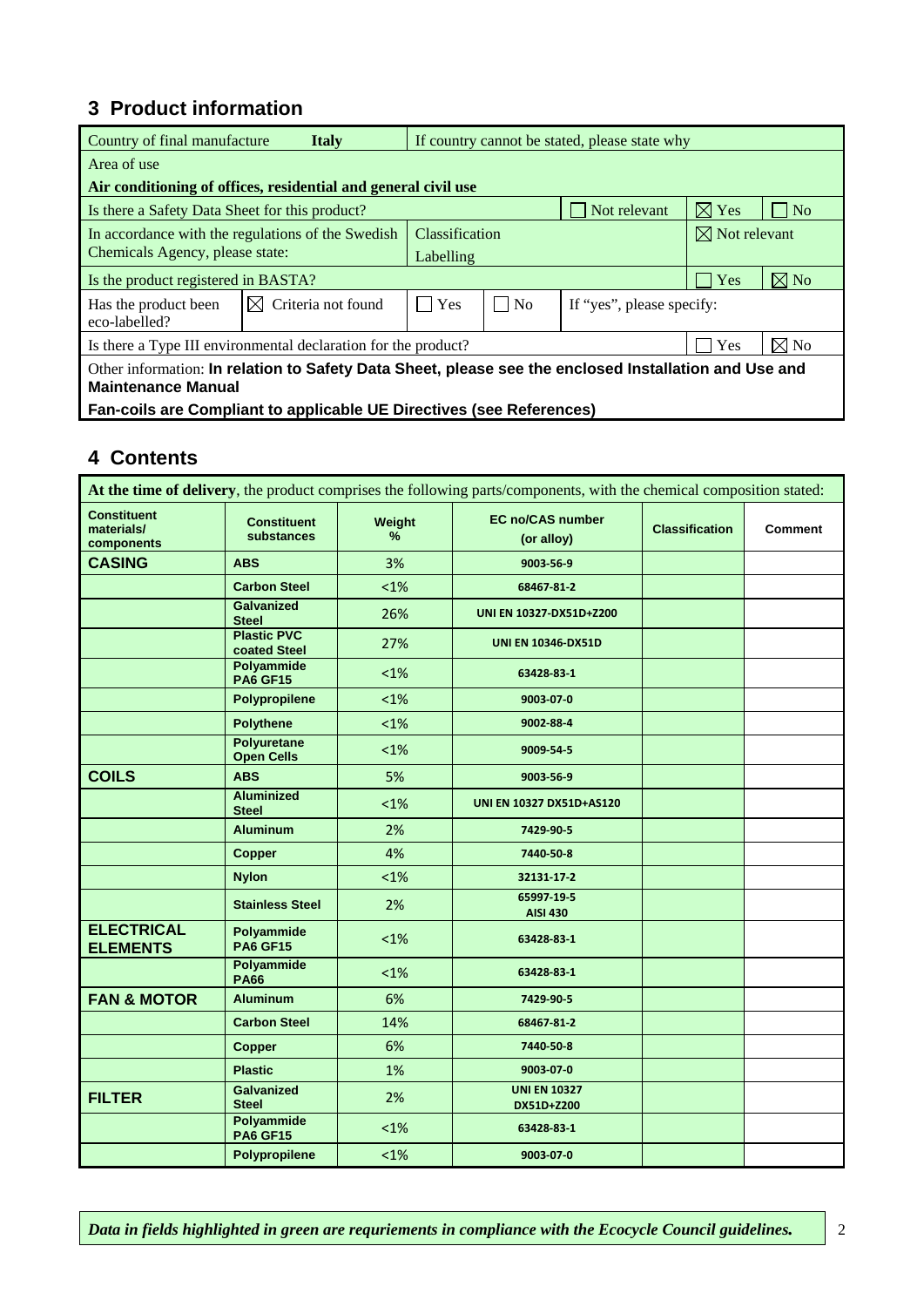| <b>SCREWS AND</b><br><b>NUTS</b>                                                                      | <b>Brass</b>                                                                                                                                                                                                                                                | $< 1\%$    |                             | 86376-49-0                 |                 |  |  |  |
|-------------------------------------------------------------------------------------------------------|-------------------------------------------------------------------------------------------------------------------------------------------------------------------------------------------------------------------------------------------------------------|------------|-----------------------------|----------------------------|-----------------|--|--|--|
|                                                                                                       | <b>Carbon Steel</b>                                                                                                                                                                                                                                         | $< 1\%$    |                             | 68467-81-2                 |                 |  |  |  |
| <b>TOT WEIGHT</b>                                                                                     |                                                                                                                                                                                                                                                             | 14 - 35 kg |                             |                            |                 |  |  |  |
| Other information: All intermediate goods and raw materials suppliers are compliant to RoHS Directive |                                                                                                                                                                                                                                                             |            |                             |                            |                 |  |  |  |
|                                                                                                       | If the chemical composition of the product after it is built in differs from that at the time of delivery, the content of the<br>finished built in product should be given here. If the content is unchanged, no data need be given in the following table. |            |                             |                            |                 |  |  |  |
| components                                                                                            | <b>Constituent materials/</b><br><b>Constituent</b><br>Weight<br>$%$ or g<br>substances                                                                                                                                                                     |            | EG no/ CAS no<br>(or alloy) | <b>Classifi-</b><br>cation | <b>Comments</b> |  |  |  |
|                                                                                                       |                                                                                                                                                                                                                                                             |            |                             |                            |                 |  |  |  |
|                                                                                                       |                                                                                                                                                                                                                                                             |            |                             |                            |                 |  |  |  |
| Other information:                                                                                    |                                                                                                                                                                                                                                                             |            |                             |                            |                 |  |  |  |

### **5 Production phase**

| Resource utilisation and environmental impact during production of the item is reported in one of the following<br>ways:<br>$\boxtimes$<br>1) Inflows (goods, intermediate goods, energy etc) for the registered product into the <b>manufacturing unit</b> , and the<br>outflows (emissions and residual products) from it, i.e. from "gate-to-gate".<br>2) All inflows and outflows from the extraction of raw materials to finished products i.e. "cradle-to-gate". |                   |                                            |                                                           |                                                                                                                   |
|------------------------------------------------------------------------------------------------------------------------------------------------------------------------------------------------------------------------------------------------------------------------------------------------------------------------------------------------------------------------------------------------------------------------------------------------------------------------|-------------------|--------------------------------------------|-----------------------------------------------------------|-------------------------------------------------------------------------------------------------------------------|
| 3) Other limitation. State what:                                                                                                                                                                                                                                                                                                                                                                                                                                       |                   |                                            |                                                           |                                                                                                                   |
| The report relates to unit of product                                                                                                                                                                                                                                                                                                                                                                                                                                  | Reported product  | $\boxtimes$ The product's<br>product group |                                                           | The product's<br>production unit                                                                                  |
| Indicate raw materials and intermediate goods used in the manufacture of the<br>product                                                                                                                                                                                                                                                                                                                                                                                |                   |                                            | Not relevant                                              |                                                                                                                   |
| Raw material/intermediate goods                                                                                                                                                                                                                                                                                                                                                                                                                                        | Quantity and unit |                                            | Comments                                                  |                                                                                                                   |
|                                                                                                                                                                                                                                                                                                                                                                                                                                                                        |                   |                                            |                                                           |                                                                                                                   |
|                                                                                                                                                                                                                                                                                                                                                                                                                                                                        |                   |                                            |                                                           |                                                                                                                   |
|                                                                                                                                                                                                                                                                                                                                                                                                                                                                        |                   |                                            |                                                           |                                                                                                                   |
| Indicate recycled materials used in the manufacture of the product                                                                                                                                                                                                                                                                                                                                                                                                     |                   |                                            | Not relevant                                              |                                                                                                                   |
| Type of material                                                                                                                                                                                                                                                                                                                                                                                                                                                       | Quantity and unit |                                            | Comments                                                  |                                                                                                                   |
| <b>Aluminum</b>                                                                                                                                                                                                                                                                                                                                                                                                                                                        | 40%               |                                            |                                                           | Weighted average between<br>values declared by suppliers                                                          |
| <b>Steel</b>                                                                                                                                                                                                                                                                                                                                                                                                                                                           | 40%               |                                            | <b>Reference</b><br><b>European Uninon</b><br>production. | "Federacciai"Sustainability<br>Report 2014" (Italian<br>association of siderurgical<br>sector). Value referred to |
| Enter the energy used in the manufacture of the product or its component parts                                                                                                                                                                                                                                                                                                                                                                                         |                   |                                            | Not relevant                                              |                                                                                                                   |
| Type of energy                                                                                                                                                                                                                                                                                                                                                                                                                                                         | Quantity and unit |                                            | Comments                                                  |                                                                                                                   |
| <b>Electricity</b>                                                                                                                                                                                                                                                                                                                                                                                                                                                     | 4 to 5 kWh        |                                            |                                                           | <b>Motorized Assembly</b>                                                                                         |
|                                                                                                                                                                                                                                                                                                                                                                                                                                                                        |                   |                                            |                                                           | Include a saving percentage<br>by 10% due to photovoltaics<br>panels mounted on the roof                          |
| Enter the <b>transportation</b> used in the manufacture of the product or its component<br>parts                                                                                                                                                                                                                                                                                                                                                                       |                   |                                            | Not relevant                                              |                                                                                                                   |
| Type of transportation                                                                                                                                                                                                                                                                                                                                                                                                                                                 | Proportion %      |                                            | Comments                                                  |                                                                                                                   |
| <b>TRUCKS</b>                                                                                                                                                                                                                                                                                                                                                                                                                                                          | 100%              |                                            |                                                           |                                                                                                                   |

Enter the **emissions to air, water or soil** from the manufacture of the product or its component parts  $\boxtimes$  Not relevant

*Data in fields highlighted in green are requriements in compliance with the Ecocycle Council guidelines.*  $\vert$  3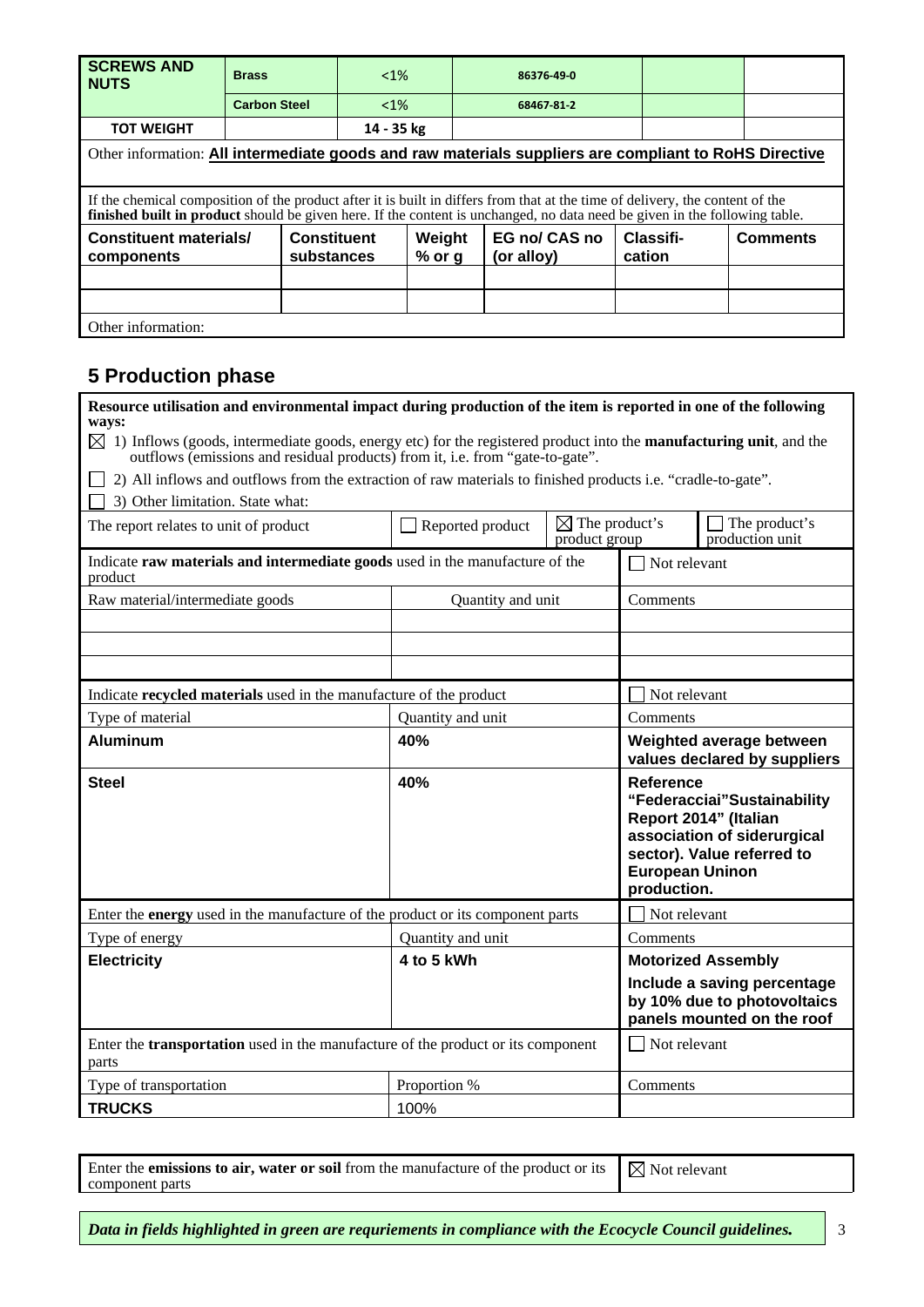| Type of emission                                                                                                                                                               | Quantity and unit |                 |                           | Comments |               |  |  |
|--------------------------------------------------------------------------------------------------------------------------------------------------------------------------------|-------------------|-----------------|---------------------------|----------|---------------|--|--|
|                                                                                                                                                                                |                   |                 |                           |          |               |  |  |
|                                                                                                                                                                                |                   |                 |                           |          |               |  |  |
| Enter the <b>residual products</b> from the manufacture of the product or its component parts                                                                                  |                   |                 |                           |          | Not relevant  |  |  |
|                                                                                                                                                                                |                   |                 | Proportion recycled       |          |               |  |  |
|                                                                                                                                                                                |                   |                 | Material                  | Energy   |               |  |  |
| Residual product                                                                                                                                                               | Waste code        | <b>Ouantity</b> | recycled %<br>recycled %  |          | Comments      |  |  |
| <b>COPPER</b>                                                                                                                                                                  | 17 04 01          | $0,04-0,1$ kg   | 100%                      |          | <b>Scraps</b> |  |  |
| <b>ALUMINUM</b>                                                                                                                                                                | 17 04 02          | $0,2-0,5$ kg    | 100%                      |          | <b>Scraps</b> |  |  |
| Is there a description of the<br>data accuracy for the<br>manufacturing data?                                                                                                  | Yes               | $\boxtimes$ No  | If "yes", please specify: |          |               |  |  |
| Other information: Metal scraps are sold to recycling companies. It is under recycling companies<br>discretion whether material is re-melted only or even energy is recovered. |                   |                 |                           |          |               |  |  |

# **6 Distribution of finished product**

| Does the supplier put into practice a system for returning load carriers for the<br>product?      | $\Box$ Not relevant | <b>Yes</b>      | $\boxtimes$ No |
|---------------------------------------------------------------------------------------------------|---------------------|-----------------|----------------|
| Does the supplier put into practice any systems involving multi-use<br>packaging for the product? | Not relevant        | <b>Yes</b>      | $\boxtimes$ No |
| Does the supplier take back packaging for the product?                                            | Not relevant        | Yes             | $\boxtimes$ No |
| Is the supplier affiliated to REPA?                                                               | Not relevant        | $\boxtimes$ Yes | N <sub>0</sub> |
| Other information:                                                                                |                     |                 |                |

### **7 Construction phase**

| Are there any special requirements for the<br>product during storage?                         | $\vert$ Not<br>relevant | $\boxtimes$ Yes | $\blacksquare$ No | If "yes", please specify:<br>Indoor storage, room<br>temperature, protect<br>against humidity. Leave<br>product into original<br>package until installation |
|-----------------------------------------------------------------------------------------------|-------------------------|-----------------|-------------------|-------------------------------------------------------------------------------------------------------------------------------------------------------------|
| Are there any special requirements for adjacent<br>building products because of this product? | $\Box$ Not<br>relevant  | $ $   Yes       | $\nabla$ No       | If "yes", please specify:                                                                                                                                   |
| Other information:                                                                            |                         |                 |                   |                                                                                                                                                             |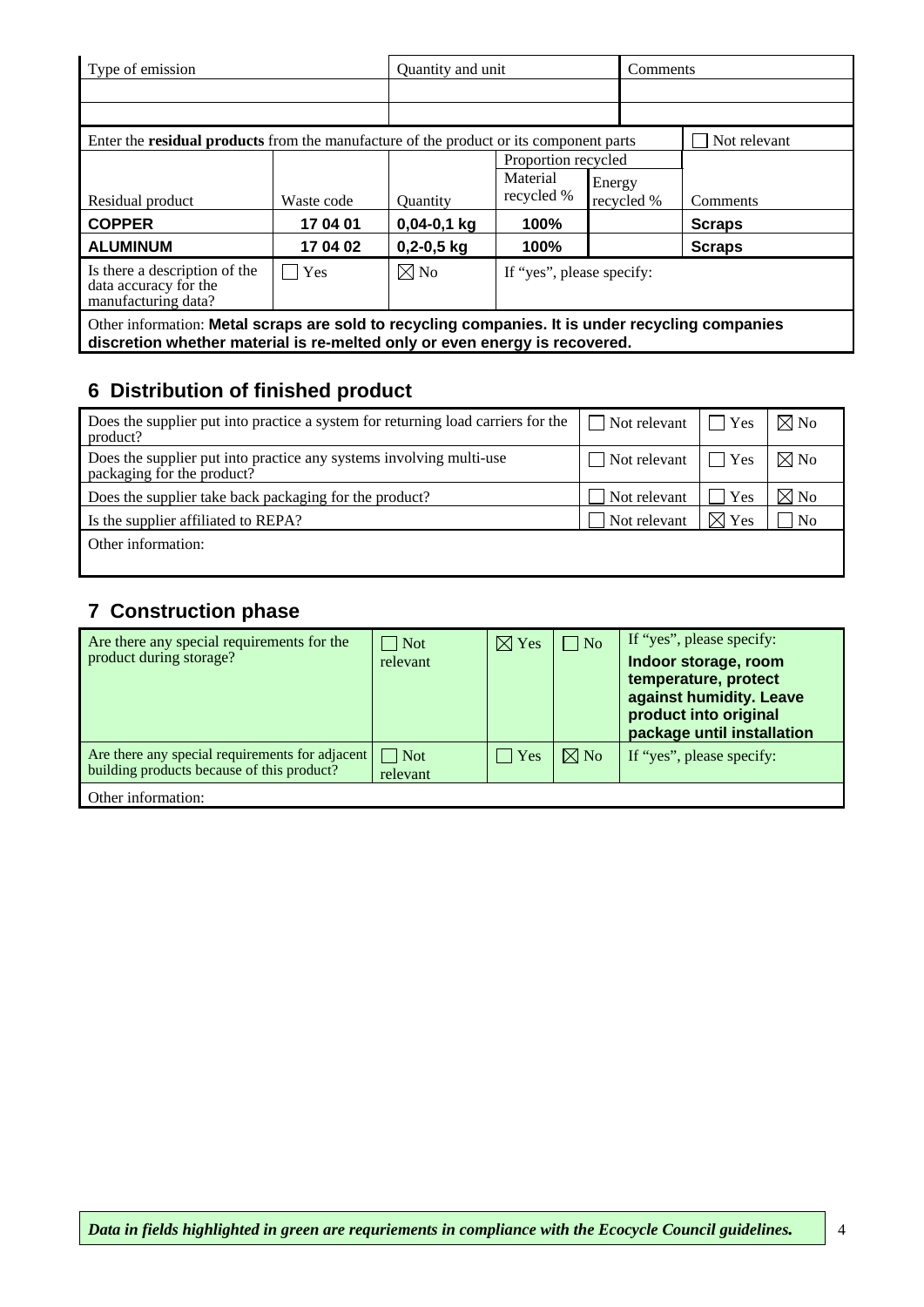# **8 Usage phase**

| Does the product involve any special requirements for<br>intermediate goods regarding operation and maintenance?                                                                                                    |                     |                     | $\boxtimes$ Yes         | $\Box$ No          | If "yes", please specify: See<br><b>Installation and User Manual</b> |                         |
|---------------------------------------------------------------------------------------------------------------------------------------------------------------------------------------------------------------------|---------------------|---------------------|-------------------------|--------------------|----------------------------------------------------------------------|-------------------------|
| Does the product have any special energy supply<br>requirements for operation?                                                                                                                                      |                     |                     | $\boxtimes$ Yes         | $\Box$ No          | If "yes", please specify:<br><b>HW/CW and electricity</b>            |                         |
| Estimated technical service life for the product is to be entered according to one of the following options, a) or b):                                                                                              |                     |                     |                         |                    |                                                                      |                         |
| a) Reference service life<br>estimated as being approx.                                                                                                                                                             | $\vert$ 15<br>years | $\vert$ 10<br>years | $\boxtimes$ 15<br>years | $\Box$ 25<br>years | $\Box$ >50<br>years                                                  | Comments:<br>See "Other |
| information"<br>b) Reference service life estimated to be in the interval of<br>years                                                                                                                               |                     |                     |                         |                    |                                                                      |                         |
| Other information:<br>Life duration is based on experience under reference conditions such as allowable operative<br>maximum fluid temperature/pressure and ambient conditions specified into Installation and User |                     |                     |                         |                    |                                                                      |                         |

**Manual**

### **9 Demolition**

| Is the product ready for disassembly (taking<br>apart)?                                                              | $\Box$ Not relevant      | $\boxtimes$<br>Yes | N <sub>o</sub> | If "yes", please specify:<br><b>Product can be easily</b><br>disassembled into major<br>components |
|----------------------------------------------------------------------------------------------------------------------|--------------------------|--------------------|----------------|----------------------------------------------------------------------------------------------------|
| Does the product require any special measures<br>to protect health and environment during<br>demolition/disassembly? | $\boxtimes$ Not relevant | Yes                | N <sub>o</sub> | If "yes", please specify:                                                                          |
| Other information:                                                                                                   |                          |                    |                |                                                                                                    |

### **10 Waste management**

| Is it possible to re-use all or parts of the<br>product?                                                                                                                                                                                                                                                   | $\Box$ Not relevant      | $\boxtimes$ Yes     | $\Box$ No  | If "yes", please specify:<br>Unit can be<br>dismounted and re-<br>used elsewhere. |  |  |
|------------------------------------------------------------------------------------------------------------------------------------------------------------------------------------------------------------------------------------------------------------------------------------------------------------|--------------------------|---------------------|------------|-----------------------------------------------------------------------------------|--|--|
| Is it possible to recycle materials for all or<br>parts of the product?                                                                                                                                                                                                                                    | Not relevant<br>I.       | $\boxtimes$ Yes     | $\vert$ No | If "yes", please specify:<br>Steel, Aluminum,<br><b>Plastics, Copper</b>          |  |  |
| Is it possible to recycle energy for all or parts<br>of the product?                                                                                                                                                                                                                                       | $\boxtimes$ Not relevant | $\Box$ Yes          | $\vert$ No | If "yes", please specify:                                                         |  |  |
| Does the supplier have any restrictions and<br>recommendations for re-use, materials or<br>energy recycling or waste disposal?                                                                                                                                                                             | $\boxtimes$ Not relevant | Yes<br>$\mathsf{L}$ | $\Box$ No  | If "yes", please specify:                                                         |  |  |
| Enter the waste code for the <b>supplied</b> product : <b>Mixed Waste (non-hazardous) 20 03 01</b>                                                                                                                                                                                                         |                          |                     |            |                                                                                   |  |  |
| If disassembled:                                                                                                                                                                                                                                                                                           |                          |                     |            |                                                                                   |  |  |
| Water heater elements 17 04 01 - 17 04 05                                                                                                                                                                                                                                                                  |                          |                     |            |                                                                                   |  |  |
| Mechanical Parts 16 01 17                                                                                                                                                                                                                                                                                  |                          |                     |            |                                                                                   |  |  |
| Plastic 20 01 39                                                                                                                                                                                                                                                                                           |                          |                     |            |                                                                                   |  |  |
| Electric Motors 16 01 22                                                                                                                                                                                                                                                                                   |                          |                     |            |                                                                                   |  |  |
| Is the supplied product classed as hazardous waste?                                                                                                                                                                                                                                                        |                          |                     |            | $\boxtimes$ No<br>Yes                                                             |  |  |
| If the chemical composition of the product differs after having been built in from that which it had at the time of<br>delivery, meaning that another waste code is given to the finished built in product, then this should be entered here.<br>If it is unchanged, the following details can be omitted. |                          |                     |            |                                                                                   |  |  |
| Enter the waste code for the <b>built in</b> product                                                                                                                                                                                                                                                       |                          |                     |            |                                                                                   |  |  |
| Is the <b>built in</b> product classed as hazardous waste?                                                                                                                                                                                                                                                 |                          |                     |            | $\boxtimes$ No<br>Yes                                                             |  |  |
| Other information:                                                                                                                                                                                                                                                                                         |                          |                     |            |                                                                                   |  |  |